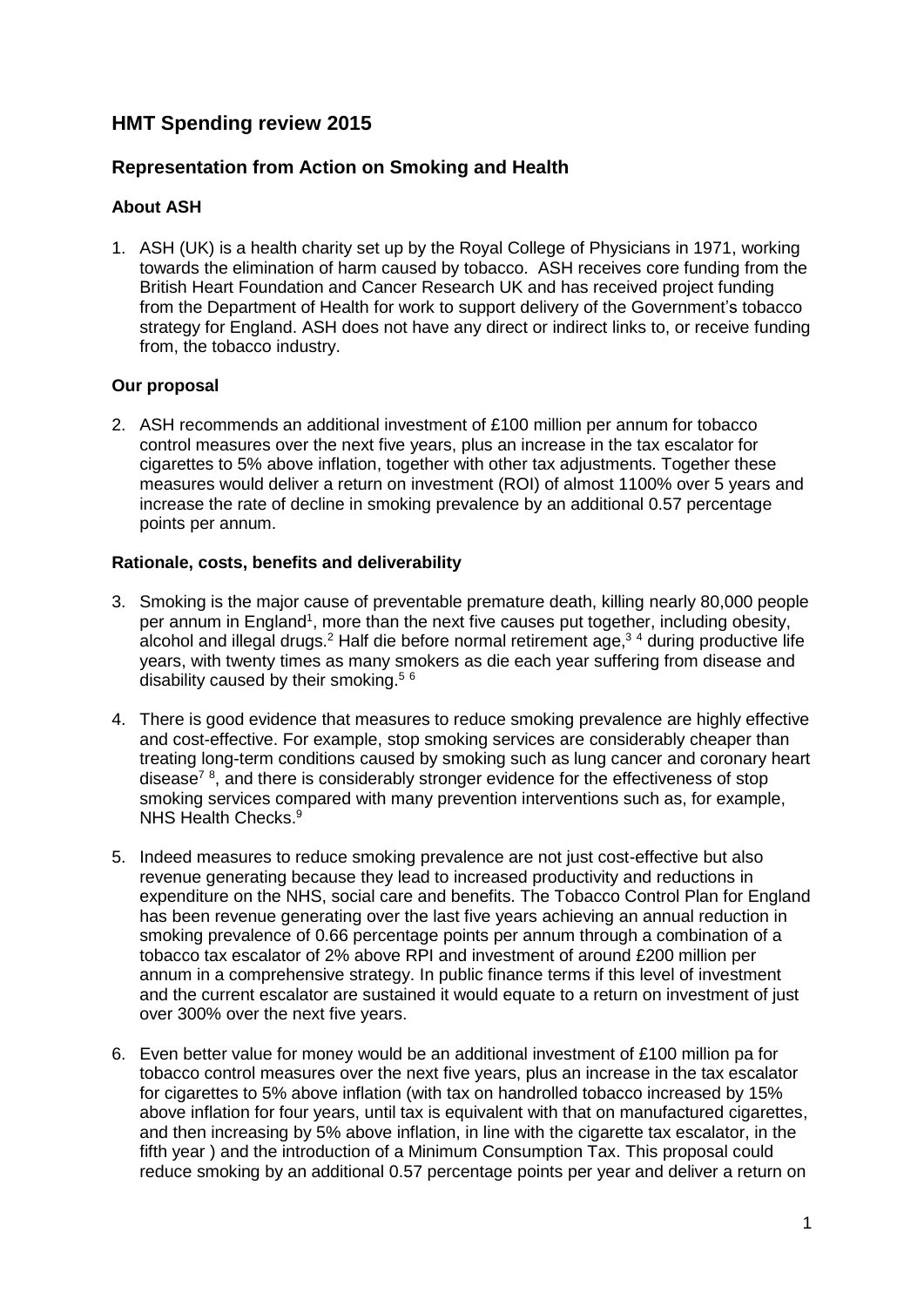investment (ROI) of almost 1100% over 5 years. ASH, supported by 129 health organisations<sup>10</sup>, supports the implementation of a tobacco levy with money raised to be used for measures to reduce smoking prevalence. However, given this was ruled out by HMT in the summer budget, following consultation, increasing the tobacco tax escalator to 5% above RPI, with a commitment to increase funding for tobacco control, is the next best option.

### **Return on Investment (ROI) of existing tobacco control policies and ASH's policy recommendations**

| <b>Policy</b>                                                                          | <b>NPV (gross fiscal</b><br>benefits), 2016-20,<br>£m | <b>NPV</b> (tobacco<br>control spending),<br>2016-20, £m | <b>ROI</b> (%) |
|----------------------------------------------------------------------------------------|-------------------------------------------------------|----------------------------------------------------------|----------------|
| 2% escalator and £200m/<br>year tobacco control<br>spending                            | 3,925                                                 | 932                                                      | 321            |
| Increase escalator to<br>5%/15%, increase tobacco<br>control spending to<br>£300m/year | 5,539                                                 | 466                                                      | 1,088          |

- <span id="page-1-0"></span>7. This proposal meets the priorities for spending outside the core protected areas, as set out in HMT's Spending Review consultation document including *"promoting growth and productivity"*, and *"driving efficiency and value for money across the public sector".<sup>11</sup>* It is effective and feasible and represents good value for money from a relatively small public spending investment in addition to easy to achieve tax changes, and will help the NHS "*to deliver on its commitment to achieve significant efficiency savings by 2020-21, as set out in the Five Year Plan".*[11](#page-1-0)
- 8. The Tobacco Control Plan for England has been revenue generating over the last five years, achieving an annual reduction in smoking prevalence of 0.66 percentage points per annum, through a combination of a tobacco tax escalator of 2% above RPI and investment of around £200 million per annum in a comprehensive strategy. This is probably an upper estimate of the level of investment, including £140 million for stop smoking services<sup>12</sup> and interventions, £20 million for wider tobacco control at local level,<sup>[12](#page-1-1)</sup> a £15 million marketing budget<sup>13</sup> and an estimated £25 million to cover the DH and PHE policy teams, regional activity and local enforcement.
- <span id="page-1-1"></span>9. ASH is deeply concerned that the £200 million in-year cuts to DH funding for local authority controlled health budgets recently announced by the Chancellor, amounting to a reduction of 6.2% in what is supposed to be a 'ring-fenced' budget will result in significant cuts to local authority tobacco control budgets. Worse still that further cuts are threatened in the current Spending Review<sup>[11](#page-1-0)</sup> which is designed to deliver a further £20 billion cuts in departmental budgets over the next four years. This is a particular issue for public health budgets, given that spending on the NHS is prioritised.
- <span id="page-1-2"></span>10. The Tobacco Control Plan for England runs out at the end of 2015 and the Government's commitment to developing a successor is welcomed. However, if it is to be effective the evidence, not just from the UK but also internationally, is that substantial and sustained investment is required.<sup>14</sup> While smoking rates have fallen significantly year on year in England over the last decade, they have not in France and Germany. The difference is that while France and Germany have implemented European wide tobacco policies, on advertising promotion and sponsorship, and product regulation, they do not have country-specific comprehensive strategies like that in England. 15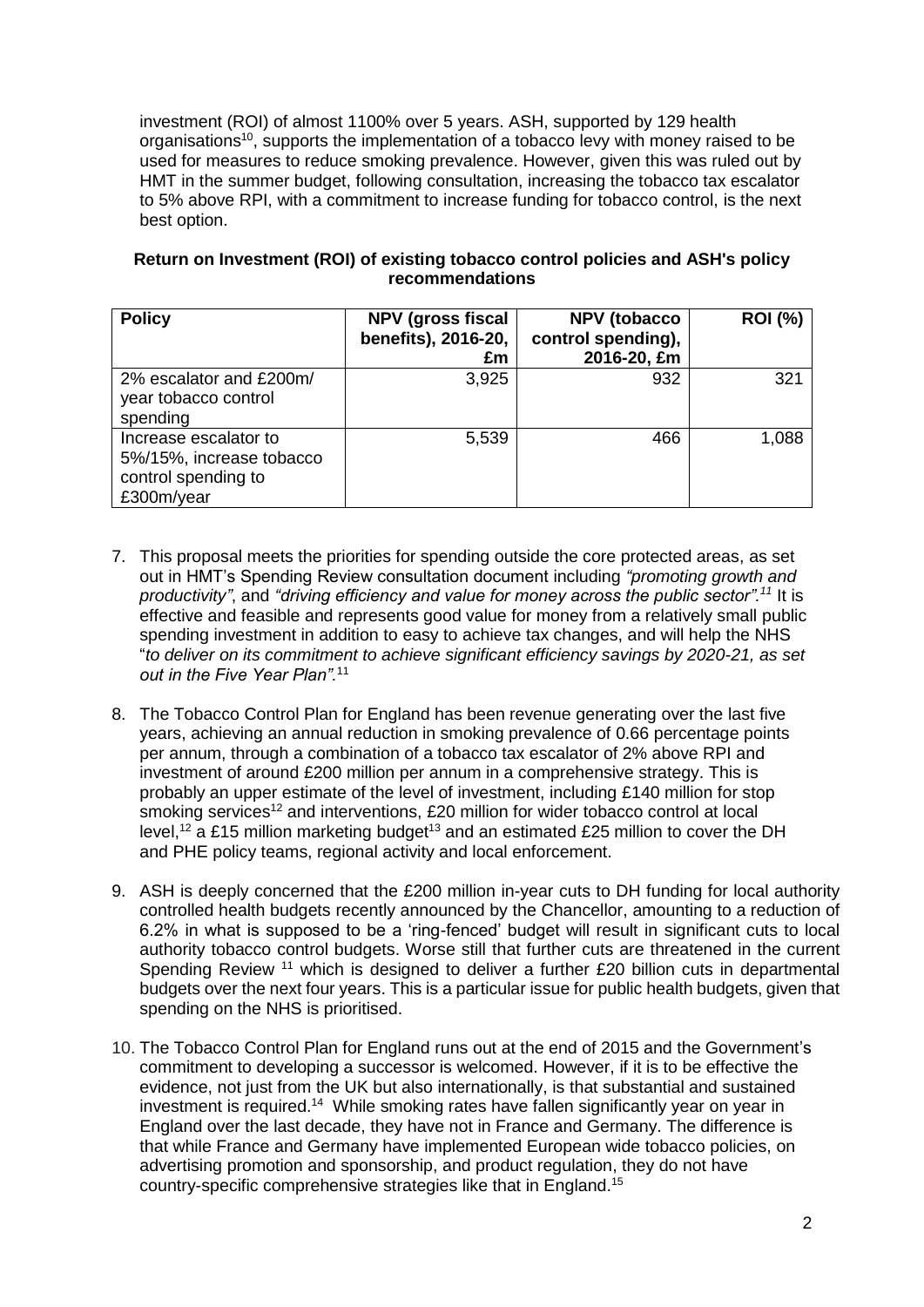- 11. In addition current spending levels in England are not yet optimal. The US Centers for Disease Control and Prevention outlines the elements of an evidence-based state tobacco control program and provides recommended state funding levels to substantially reduce tobacco-related disease, disability, and death in its *Best Practices for Comprehensive Tobacco Control Programs.* <sup>1617</sup>
- <span id="page-2-0"></span>12. CDC's current best practice recommendation for spend on tobacco control is \$10.53 per capita.[16](#page-2-0) At current population levels of 54 million, this would be equivalent to \$568.62 for England, equivalent to about £375 million at today's exchange rates. The ASH recommendation that tobacco control funding be increased from £200 to £300 million per annum is by comparison modest.
- 13. States that made larger investments in tobacco prevention and control have seen larger declines in cigarettes sales than the United States as a whole <sup>[14](#page-1-2)</sup> and the prevalence of smoking has declined faster as spending for tobacco control programs has increased.<sup>18</sup> 19
- 14. Furthermore there is evidence that when tobacco control funding is cut, smoking rates go back up. In New York City a sustained strategy from 2002 onwards, including a range of measures (see graph below) led to declines in smoking year on year, until after 2010 following funding cuts smoking rates immediately began to rise again.<sup>20</sup>



New York City's 'Tobacco Free Living' initiative 2002-2011

Taken from [Better Health for London,](http://www.londonhealthcommission.org.uk/wp-content/uploads/London-Health-Commission_Better-Health-for-London.pdf.) the report of the London Health Commission

15. Attached as an annex to this representation is a short report setting out the methodology and detailed calculations behind this proposal by Howard Reed of Landman Economics, the economist working for Action on Smoking and Health.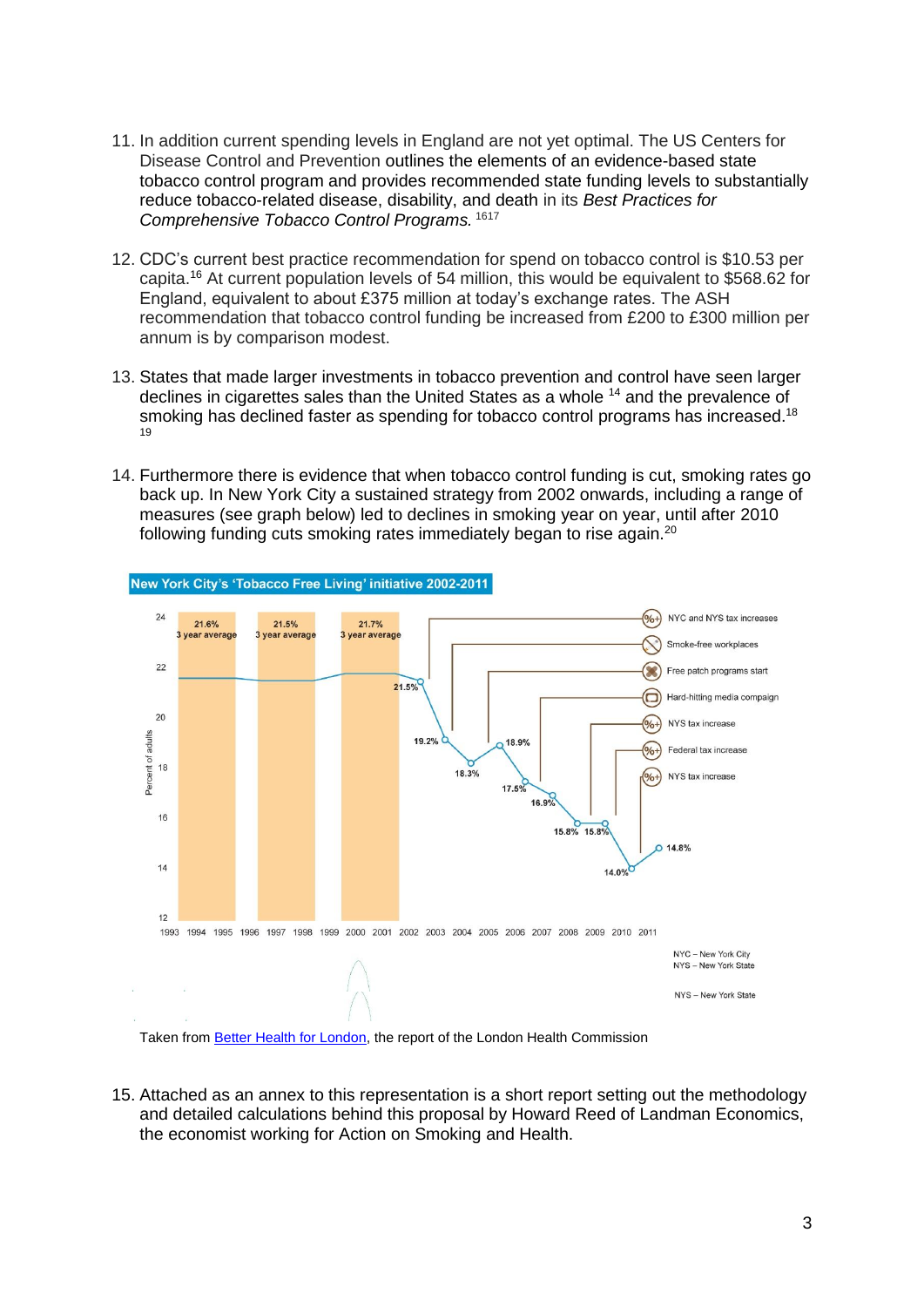#### **Appendix: the public finance impacts of an increased tobacco duty escalator and increased investment in measures to reduce smoking prevalence**

### **by Howard Reed (Director, Landman Economics)**

### **Introduction**

This report uses an econometric model of the public finance impacts of changes in smoking prevalence and tobacco taxation in England to estimate the impacts on the public finances public finance impacts of the recommendations made by ASH in its submission to the 2015 Spending Review.

#### **The ASH model of the public finance impacts of changes in smoking prevalence and tobacco taxation**

The ASH model of the public finance impacts of changes in smoking prevalence and tobacco taxation was originally developed by Johnson $^{21}$  to assess the impact of the illicit trade measures in the Framework Convention on Tobacco Control (FCTC) on smoking prevalence in the UK. The model was then expanded and modified by Landman Economics to model the impact of changes to tobacco duties on the public finances.<sup>22</sup> Our analysis of the impact of smoking on public finances is a conservative one, recent US estimates of the productivity losses from smoking in the US amounted to \$151 billion,<sup>23</sup> which would equate to around £20 billion for England, much higher than ASH estimates as quoted in the HMT consultation of the tobacco levy of £12.9 billion. 24

The model estimates the direct impact on the public finances of increases in duty for cigarettes and hand-rolling tobacco (HRT) using assumptions about the price elasticity of demand for tobacco consumption. The consumption elasticity we have used is -0.5 with an estimate of prevalence elasticity of -0.35 which is in line with the majority of UK and international estimates.<sup>25</sup> <sup>26</sup> <sup>27</sup> It should be noted that estimates by HMRC have been considerably higher than international comparisons ranging from -1.3 to -1.05.<sup>28</sup> Modelling by Reed and Langley<sup>29</sup> does not support such higher rates of elasticity, nor do international comparisons.

The tax structure, and industry manipulation of the structure, for both manufactured cigarettes and handrolled tobacco encourages youth uptake (young people are particularly price sensitive) and downtrading among adult smokers. Indeed the increase in recent years in the use of cheapest cigarettes is most marked in the youngest (16-24 year old) smokers, 71.4% of whom now use cheap brands or HRT. $30\,31$ 

In order to minimise the opportunities for such manipulation and for down trading ASH is recommending changes in the tax structure as well as an increase in the tobacco tax escalator for manufactured cigarettes from 2% above RPI to 5% above RPI. Specifically we recommend an increase the escalator for HRT to 15% above RPI until the tax burden is equivalent to that for manufactured cigarettes, and the introduction of a Minimum Consumption Tax, as consulted on by HMT. 32

<span id="page-3-0"></span>Hand-rolling tobacco is analysed as a separate (and growing) market segment; this enables the model to estimate the impact of different rates of duty increase for cigarettes and HRT. As outlined in the main submission, ASH is recommending an increase in the escalator for HRT escalator to 15% above RPI until tax is brought into line with that for manufactured cigarettes, using a conversion rate of 0.75 g per handrolled cigarette. $33$ 

Currently the total excise tax burden per gramme of tobacco on HRT is only 61% of that for the weighted average price of cigarettes. It will take 4 years with an enhanced escalator of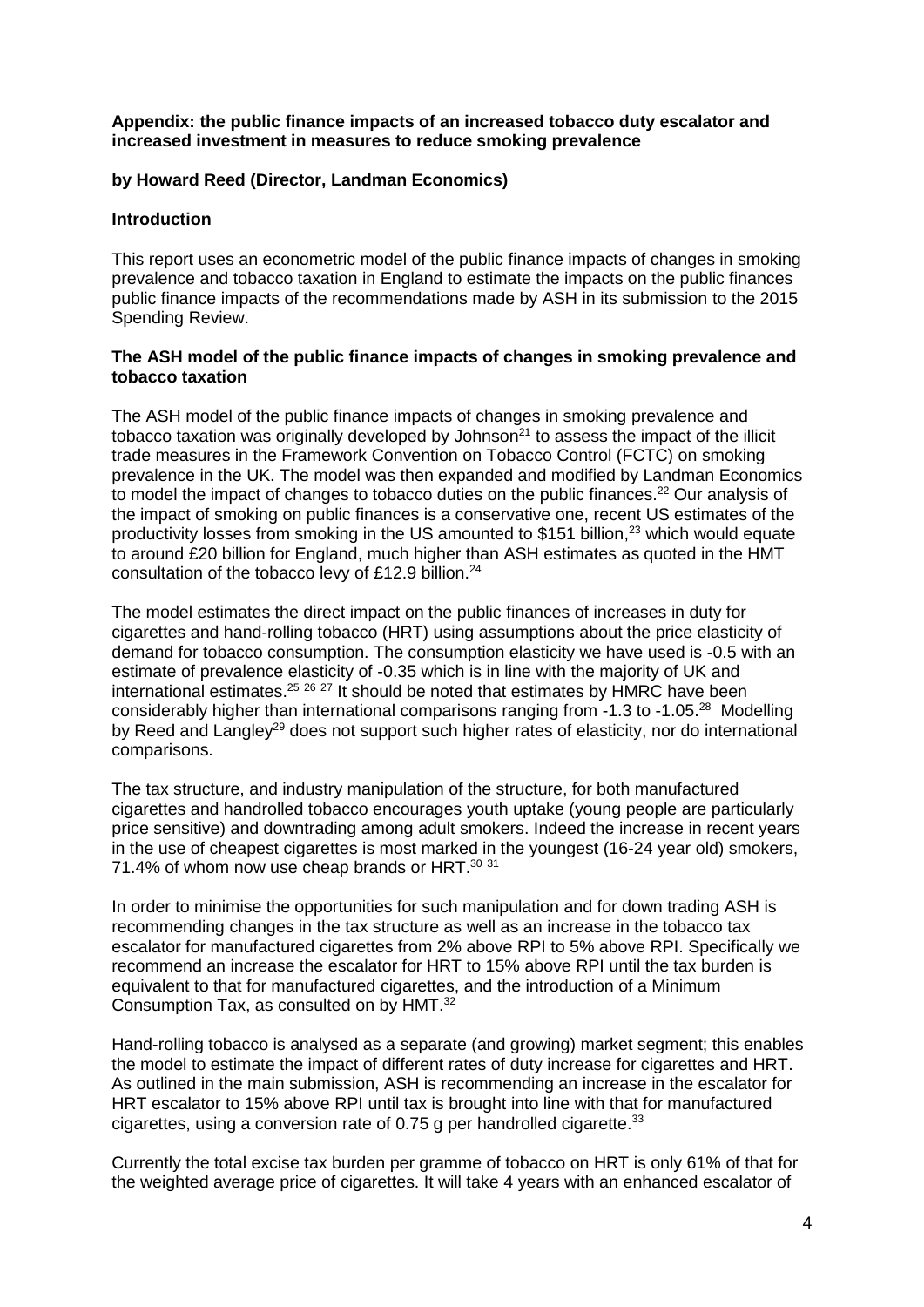15% for the tax levels to become equivalent, at which point the HRT escalator will revert to 5%.

We have not attempted to model in detail the impact of the introduction of a minimum consumption tax, which we have also recommended, suffice it to say that, as set out in the HMT consultation document, "establishing a minimum structural tax level has the potential to influence pricing behaviour and strengthen a price point below which cigarette prices are less likely to go",<sup>[32](#page-3-0)</sup> thereby reducing the opportunity for downtrading.

Concerns raised by the tobacco industry that increasing taxation leads to an increase in the illicit trade are mitigated by HMRC's comprehensive, effective and regularly updated antismuggling strategy,<sup>34</sup> funding for which was increased in the July 2015 budget.<sup>35</sup> This will be strengthened in future by the introduction of strengthened international controls on the illicit trade, through the implementation of the EU Tobacco Products Directive<sup>36</sup> and the WHO Framework Convention on Tobacco Control Illicit Trade Protocol.<sup>37</sup>

The model also estimates the indirect impacts on the public finances of reductions in smoking prevalence, whether caused by increases in tobacco taxation (which give rise to reductions in the number of smokers) or by other measures to reduce smoking prevalence such as stop smoking services and mass media campaigns. Six dimensions of impact are considered:

# **i) NHS cost savings**

Smokers impose additional costs to the NHS due to higher rates of incidence for a range of smoking-related health conditions (such as myocardial infarction) for current smokers and recent ex-smokers compared to people who have never smoked. The National Institute for Health and Care Excellence (NICE) maintains a tool developed by researchers at the Brunel University Health Economics Research Group (HERG)<sup>38</sup> which estimates the overall costs of smoking to the NHS using data on the hospital admission rates (for various conditions) of smokers compared to ex-smokers and people who have never smoked. The latest (February 2015) version of the NICE model estimates that the overall costs of smoking to the NHS in England are approximately £2 billion per year. The ASH model calculates savings to the NHS based on reductions in prevalence (due to a combination of some people quitting smoking and others not taking up smoking in the first case), based on recent evidence regarding the reduction in the risks of smoking-related health conditions for ex-smokers compared to current smokers, and the relative risks of experiencing various health conditions for never-smokers compared to smokers. 1

### **ii) lower social care expenditure**

As well as costs to the NHS, smoking also imposes additional costs to local authorities due to greater social care needs among smokers than ex-smokers and people who have never smoked. This is due to a combination of two factors: smokers require social care services at an earlier age on average than non-smokers, and smokers who are in receipt of social care services require a greater extent of services (and hence more expenditure per week) than non-smokers). In 2014, Landman Economics used data from the English Longitudinal

London, ASH, 2010 for more details of the assumptions on risks for ex-smokers relative to current smokers and never-smokers.

<sup>-</sup><sup>1</sup> See: Reed H. [The Effects of Increasing Tobacco Taxation: A Cost Benefit and Public Finances Analysis](http://www.ash.org.uk/tax/analysis)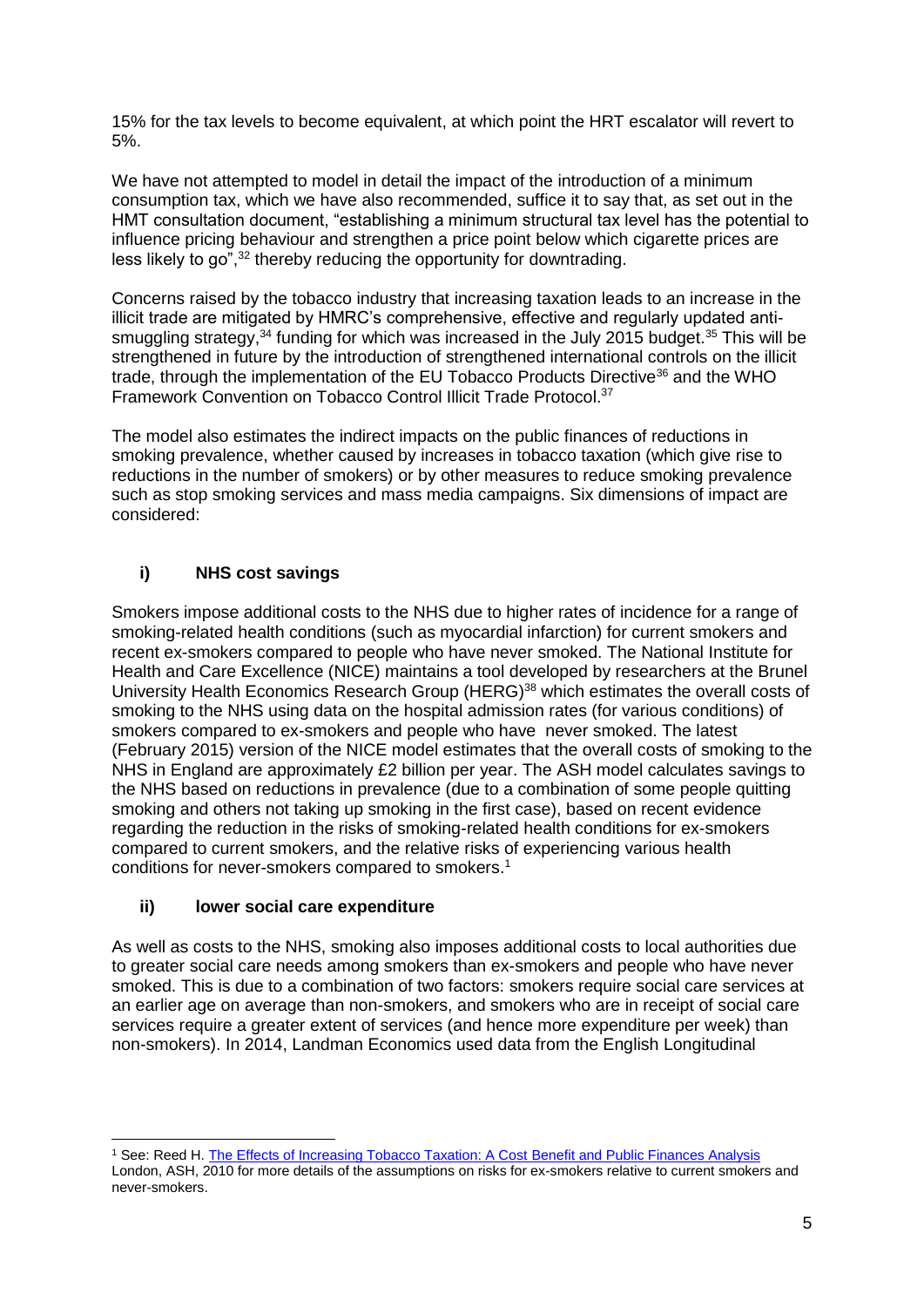Survey of Ageing to estimate the costs of smoking to local authority social care budgets for the first time in England.<sup>39</sup>  $\frac{2}{1}$  These were estimated at around £600 million for 2015.

# **iii) increased tax receipts from longer, healthier working lives**

There is substantial evidence that smoking leads to an increased risk of premature mortality and working age morbidity (e.g. incapacity for work). The ASH model uses variations in mortality rates for smokers and non-smokers by age to calculate the number of deaths before retirement in the population which could be averted by a reduction in smoking prevalence. Using data from the Annual Survey of Hours and Earnings on the distribution of weekly wages in the population, the estimate on the number of working lives saved by a reduction in smoking prevalence is used to calculate the amount of tax receipts from income tax, employee and employer National Insurance Contributions (NICs), and VAT (paid on the goods and services bought with wage income) paid by workers enjoying longer working lives as a result of lower smoking prevalence.

# **iv) increased tax receipts from lower absenteeism**

Recent research<sup>40</sup> suggests that smokers have a higher incidence of absence from work than non-smokers (an average of 2.74 days per year). Assuming that smokers are less productive than non-smokers due to this higher rate of absenteeism, the ASH model calculates the increased tax receipts from income tax, NICs and VAT arising from reduced absenteeism due to lower smoking prevalence.

# **v) reduced sickness and disability benefits**

Smoking is linked to higher rates of working age incapacity and a higher proportion of current and ex-smokers are in receipt of disability-related benefits such as Disability Living Allowance (and its replacement, Personal Independence Payment) and Employment and Support Allowance. The ASH model calculates fiscal savings arising from lower expenditure on sickness and disability-related benefits as a result of lower smoking prevalence.

# **vi) higher pensions payments**

Lower smoking prevalence leads to a lower incidence of working age mortality in the population but it also leads to longer retired lives on average, and hence an increase in expenditure on the state Retirement Pension and Pension Credit. The model takes these factors into account, as higher pensions expenditure offsets a proportion of the fiscal savings from other factors such as higher tax receipts and lower benefit spending.

### **The modelled package**

-

The model was used to estimate the savings to the public finances from a combination of two policies:

• an increase in the escalator for tobacco duties from 2% per year above inflation to 5% per year for cigarettes; and from 2% per year to 15% for hand rolling tobacco;

<sup>&</sup>lt;sup>2</sup> See Reed H (2014) – ref 43. Note that the Landman Economics estimate of the costs of smoking to the social care system is for people aged 50 and over only (due to the limitations of the sampling frame of the English Longitudinal Survey of Ageing data) and only includes an estimate for additional costs of domiciliary social care (i.e. social care received in the clients' own home); it does not include an estimate of the costs of smoking, if any, to the residential care system (people receiving social care in care homes).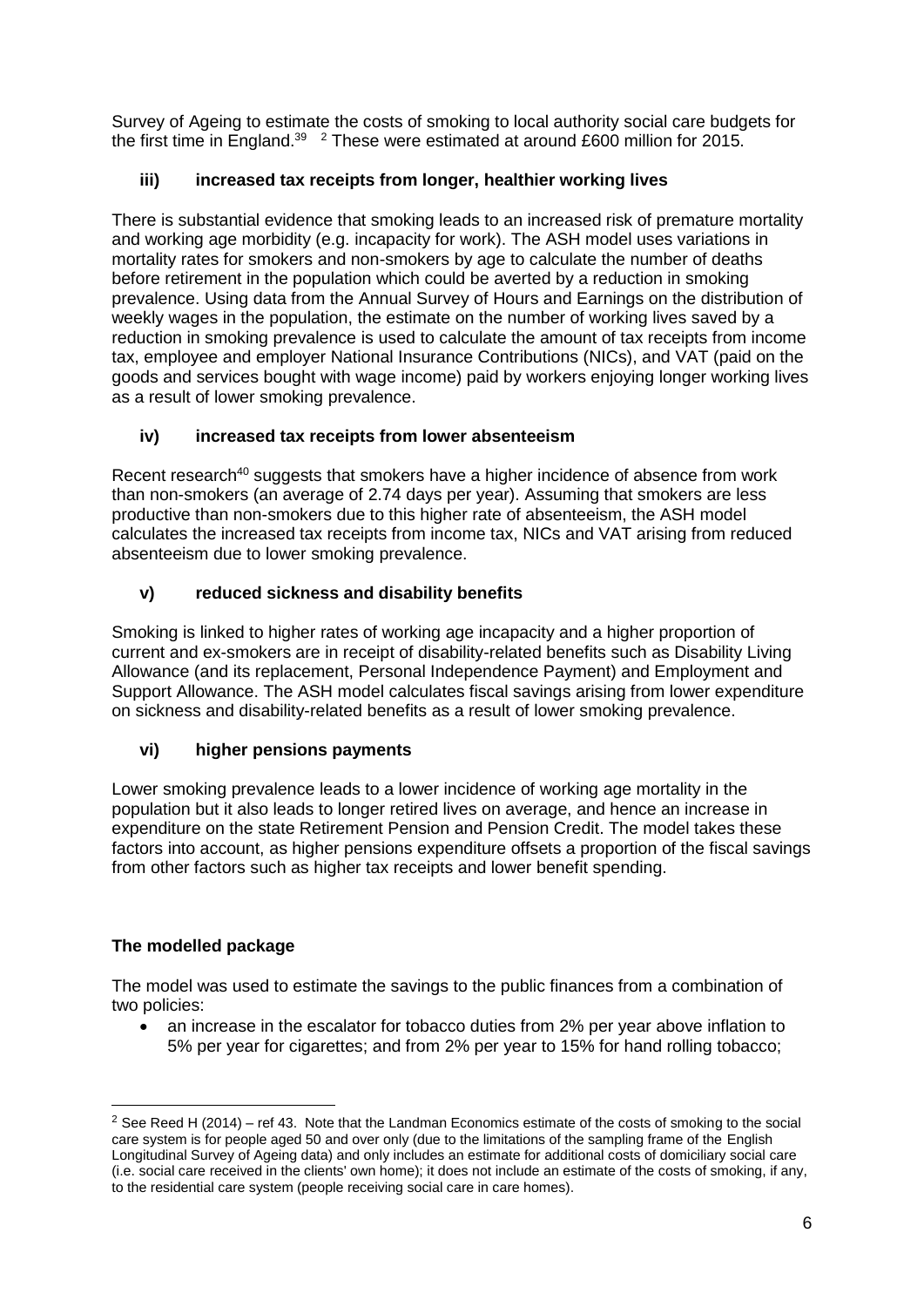an increase in the budget for expenditure in England on initiatives designed to reduce smoking prevalence (such as stop smoking services) from £200 million per year to £300 million per year.

The time period modelled is the next five years, from 2016 to 2020.

Based on recent trends in smoking prevalence, we assume that the current 2% escalator, plus a £200 million per year investment in tobacco control policies, is delivering a reduction in smoking prevalence of 0.66 percentage points per year.

### **Results**

### *Fiscal impact of ASH policy recommendations*

Table 1 shows the fiscal impact of increasing the tobacco duty escalator from 2% above inflation to 5% for cigarettes and 15% for hand rolling tobacco, plus an increase in expenditure on tobacco control policies from £200 million per year to £300 million per year.

| <b>Category of Impact</b> | 2016  | 2017  | 2018  | 2019   | 2020   | <b>NPV</b> |
|---------------------------|-------|-------|-------|--------|--------|------------|
| Increased tobacco tax     |       |       |       |        |        |            |
| revenue                   | 267   | 510   | 731   | 933    | 1,024  | 3,166      |
| Savings to NHS            | 23    | 46    | 71    | 96     | 117    | 321        |
| Savings to LA social care | 20    | 39    | 57    | 75     | 89     | 255        |
| extra tax from increased  |       |       |       |        |        |            |
| years of healthy life     | 85    | 171   | 258   | 343    | 408    | 1,152      |
| extra tax from reduced    |       |       |       |        |        |            |
| absenteeism               | 19    | 40    | 61    | 84     | 103    | 279        |
| Reduced disability        |       |       |       |        |        |            |
| benefits                  | 56    | 109   | 160   | 207    | 241    | 706        |
| Increased pension         |       |       |       |        |        |            |
| payments                  | $-26$ | $-51$ | $-77$ | $-101$ | $-119$ | $-341$     |
| TOTAL                     | 444   | 864   | 1,261 | 1,638  | 1,862  | 5,539      |

**Table 1. Fiscal impact of ASH's recommended policy package (£m, 2015 prices)**

Table 1 shows that the net fiscal benefits from ASH's policy recommendations raise almost £1.9 billion per year by 2020. Around £1 billion of this benefit comprises increased revenue from tobacco taxes. The rest is made up of a combination of savings to the NHS, savings to local authority social care budgets, extra tax receipts from longer healthy lives and reduced absenteeism and reduced disability benefit expenditure. Increased pension payments offset a small proportion of the net improvement in the public finances. The net present value over five years of the benefits from the increased escalator and increased investment in tobacco control (using a 3.5% annual discount rate as recommended in the Treasury Green Book) is around £5.5 billion. The increase in the tobacco escalators for cigarettes and HRT and the increase in spending on tobacco control measures deliver a combined reduction in smoking prevalence of 0.57 percentage points per year *in addition to* the 0.66 percentage points per year reduction achieved by the 2% escalator and tobacco control expenditure of £200 million per year.

### *Return on Investment*

By comparing the net present value of the fiscal benefits from ASH's recommendations to the Spending Review with the NPV of the cost of extra spending on tobacco control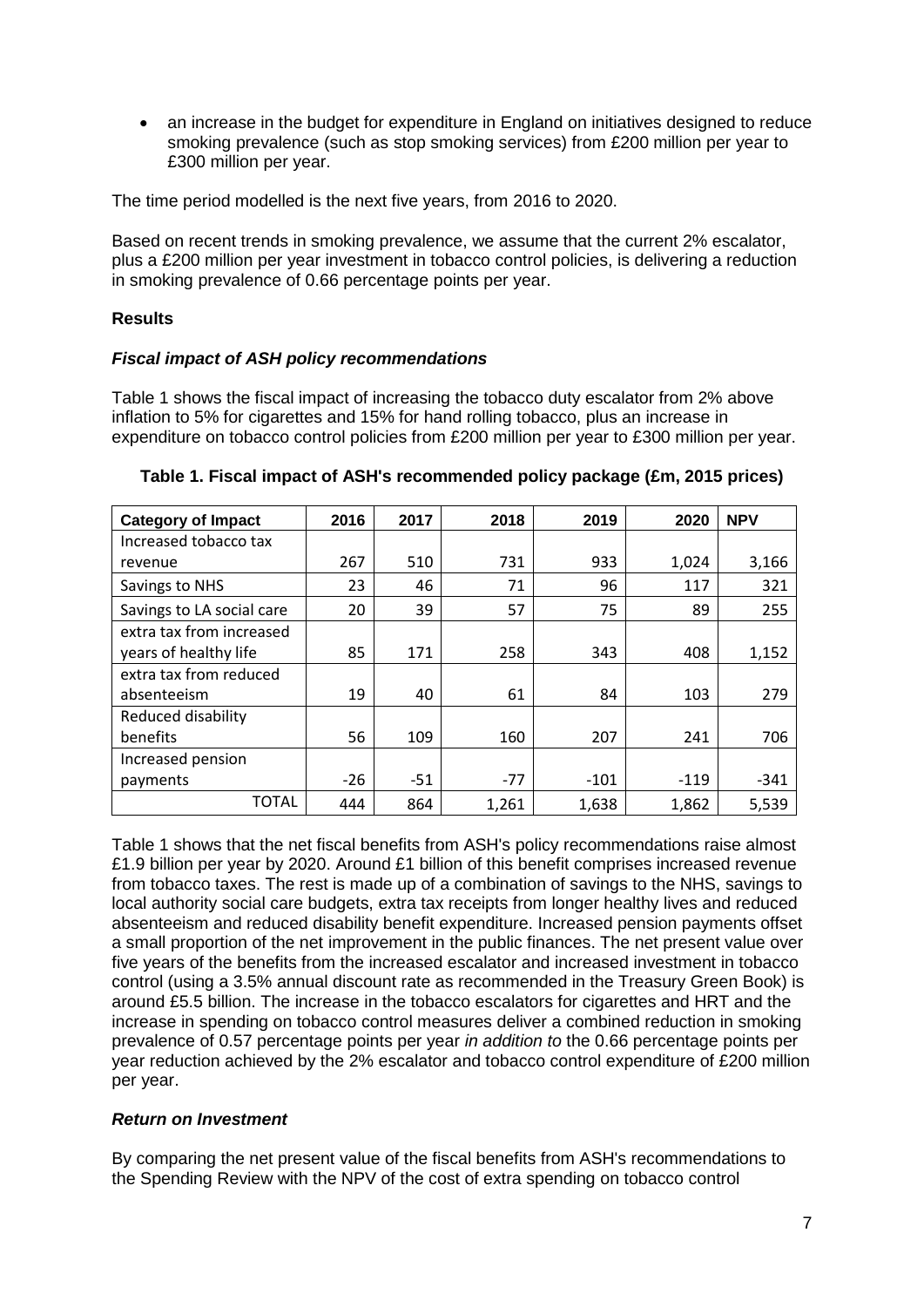initiatives, it is possible to calculate a figure for return on investment (ROI) of tobacco control policies. The upper row of Table 2 presents the estimated ROI from current tobacco policies (the 2% escalator plus expenditure of £200 million per year on tobacco control initiatives) relative to a situation in which there was no expenditure on tobacco control initiatives, and tobacco duties were simply raised in line with price inflation. The lower row of Table 2 presents the estimated ROI from the additional measures proposed by ASH (increasing the escalator and increasing tobacco control expenditure by an extra £100 million per year) relative to previous policy (2% escalator and £200 million per year expenditure).

### **Table 2. Return on Investment (ROI) of existing tobacco control policies and ASH's policy recommendations**

| <b>Policy</b>                                                                          | <b>NPV (gross fiscal</b><br>benefits), 2016-20,<br>£m | <b>NPV</b> (tobacco<br>control spending),<br>2016-20, £m | <b>ROI</b> (%) |
|----------------------------------------------------------------------------------------|-------------------------------------------------------|----------------------------------------------------------|----------------|
| 2% escalator and £200m/<br>year tobacco control<br>spending                            | 3,925                                                 | 932                                                      | 321            |
| Increase escalator to<br>5%/15%, increase tobacco<br>control spending to<br>£300m/year | 5,539                                                 | 466                                                      | 1,088          |

Table 2 shows that tobacco control policies are extremely cost-effective from a public finances perspective. The policies followed during the 2010-15 Government – of a 2% annual price escalator and £200m per year expenditure – deliver a return of over 3 pounds for every pound invested. The recommendations proposed by ASH for this Spending Review – increasing the escalator to 5% for cigarettes and 15% for HRT, and increasing tobacco control policy spending to £300m per year – deliver an even higher return, of almost 11 pounds for every pound invested.

**References**

-

<sup>3</sup> Doll R, Peto R, Boreham J, Sutherland I. Mortality from cancer in relation to smoking: 50 years' observations on male British doctors. [Mortality from cancer in relation to smoking: 50 years'](http://www.bmj.com/content/328/7455/1519)  [observations on male British doctors.](http://www.bmj.com/content/328/7455/1519) British Journal of Cancer 2005: 92: 426-429.

<sup>1</sup> [Statistics on Smoking, England -](http://www.hscic.gov.uk/catalogue/PUB17526) 2015. HSCIC, 2015

<sup>2</sup> ASH. [Smoking statistics. Illness and death.](http://ash.org.uk/files/documents/ASH_107.pdf) November 2014.

<sup>4</sup> Pirie K, Peto R, Reeves GK, Green J, Beral V. The 21st century hazards of smoking and benefits of [stopping: a prospective study of one million women in the UK.](http://www.thelancet.com/journals/lancet/article/PIIS0140-6736(12)61720-6/abstract) The Lancet 2013: 381: 133-141.

<sup>5</sup> US Department of Health and Human Services. How Tobacco Smoke Causes Disease: The Biology and Behavioral Basis for Smoking-Attributable Disease: A Report of the Surgeon General. Atlanta, GA: USA, 2010.

<sup>&</sup>lt;sup>6</sup> [Cigarette smoking-attributable](http://www.cdc.gov/mmwr/preview/mmwrhtml/mm5235a4.htm) morbidity – United States, 2000. Cigarette smoking-attributable morbidity – [United States, 2000](http://www.cdc.gov/mmwr/preview/mmwrhtml/mm5235a4.htm) MMWR Weekly Report. 5 Sep. 2003

<sup>7</sup> Maynard A. Developing the health care market. The Economic Journal 1991; **101**: 1277-1286.